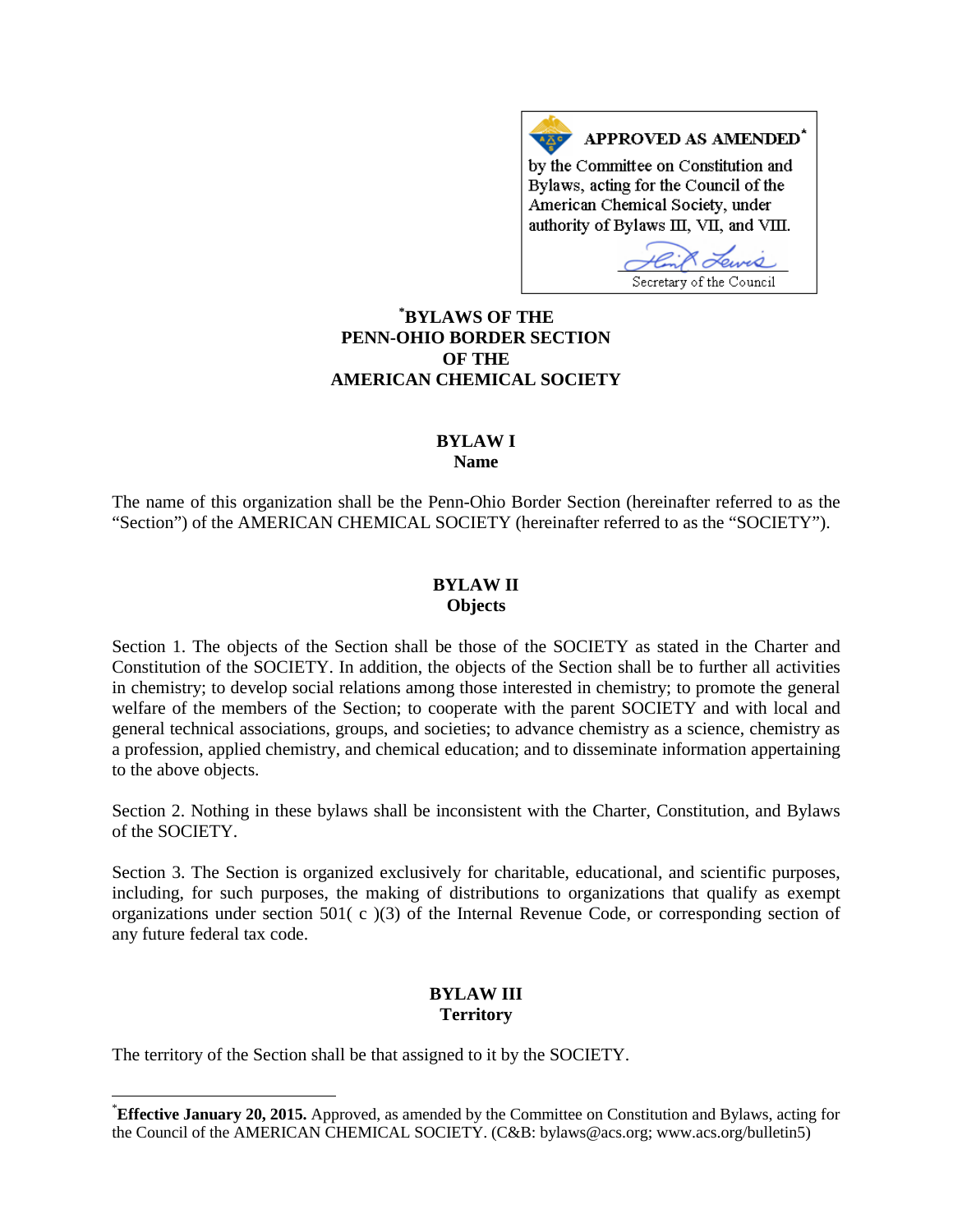### **BYLAW IV Members and Affiliates**

Section 1. Membership. The rolls of the Section shall include those members and Society Affiliates of the SOCIETY residing within the territory of the Section, provided that exceptions to this rule shall be made in conformity with the Constitution and Bylaws of the SOCIETY.

Section 2. Local Section Affiliates. The Section may have Local Section Affiliates as authorized in the Constitution and Bylaws of the SOCIETY. Persons who are not members of the SOCIETY may become Local Section Affiliates upon approval of the Executive Committee and upon payment of annual dues of an amount to be set by the Executive Committee in accordance with the Constitution and Bylaws of the SOCIETY. A Local Section Affiliate shall retain affiliate status only so long as payment is made of Local Section dues of not less than two dollars (\$2.00) per annum. Dues for Local Section Affiliates shall not be less than the dues of members of the Section.

Section 3. Rights and Privileges

- a. Members and affiliates shall have such rights and privileges as are accorded them by the Constitution and Bylaws of the SOCIETY.
- b. A STUDENT MEMBER is entitled to all rights and privileges of membership except serving as Councilor, Alternate Councilor, or Temporary Substitute Councilor. A STUDENT MEMBER may hold an elective position of the Section, other than Councilor or Alternate Councilor.
- c. A Society Affiliate or a Local Section Affiliate may not vote for or hold an elective position or vote on Articles of Incorporation or bylaws of the Section. A Society Affiliate may not serve as a voting member of the Executive Committee; a Local Section Affiliate may not serve as a member of the Executive Committee.

### **BYLAW V Officers, Executive Committee, and Councilors**

Section 1. Officers. The officers of the Section shall be members of the SOCIETY and the Section and shall consist of the Chair, Chair-Elect, Secretary, and Treasurer. The Secretary and Treasurer positions may be held by the same person.

Section 2. Executive Committee. The Executive Committee shall be the governing body of the Section and as such shall have full power to conduct, manage, and direct the business and affairs of the Section in accordance with the Constitution and Bylaws of the SOCIETY and these bylaws. The Executive Committee shall consist of the officers of the Section, the Immediate Past Chair, the Councilors, the Alternate Councilors, and three elected Members-at-Large. The Executive Committee shall meet upon due notice either at the call of the Chair or upon request of a majority of its members. A quorum for an Executive Committee meeting shall consist of a majority of the members of the Committee.

Section 3. Officers. The duties of the officers shall such as usually pertain to their offices, together with those required by these bylaws and by the Constitution and Bylaws of the SOCIETY, and such other duties as may be assigned to them from time to time by the Executive Committee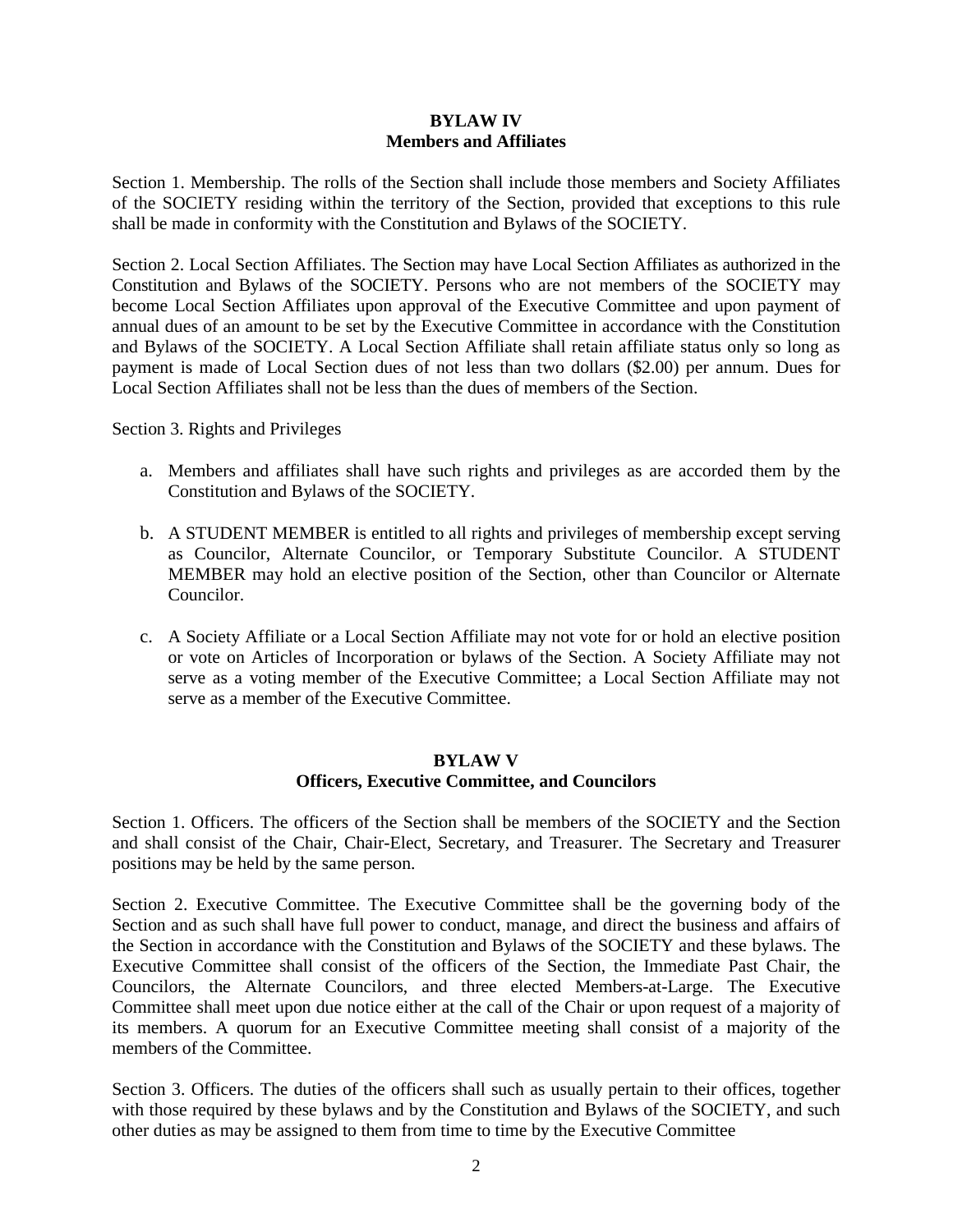- a. The duties of the Chair shall be to serve as Chair of the Executive Committee, to preside at business meetings of the Section, and with the exception of the Executive Committee, Program Committee, and Nominating Committee, to appoint the chair and members of all committees authorized in these bylaws and by the Executive Committee, and to serve as an *ex officio* nonvoting member of these committees. The Chair shall carry out the duties required by the Constitution and Bylaws of the SOCIETY.
- b. The Chair-Elect of the Section shall serve as Chair of the Program Committee and the Nominating Committee. In the absence of the Chair, the duties of the office shall devolve upon the Chair-Elect. The term of office shall be one year, after which time the Chair-Elect shall succeed to the Chair.
- c. The Secretary shall keep a record of the minutes of the meetings of the Section and of the Executive Committee; maintain a list of members and affiliates; send to members and affiliates such notices as the business of the Section may require; and carry out the duties required by the Constitution and Bylaws of the SOCIETY and elsewhere in these bylaws.
- d. The Treasurer shall have charge of the funds of the Section, keep an accurate record of all receipts and disbursements, receive dues, and make those disbursements approved by the Executive Committee. The Treasurer shall render an account of all transactions and of the financial condition of the Section to the Executive Committee at times set by the Committee, and shall submit such reports as are required by the Constitution and Bylaws of the SOCIETY.

Section 4. Vacancies

- a. In the event of a vacancy in the office of Chair, the Chair-Elect shall assume the added duties of the Chair for the remainder of the term.
- b. All other vacancies shall be filled by majority vote of the Executive Committee through interim appointment of a member for the period up to the next election. At that time, the procedures for election as outlined in the bylaws of the Section shall be followed.
- c. An interim appointee to the vacated office of Chair-Elect shall not automatically succeed to the office of Chair. At the next election, both a Chair and a Chair-Elect shall be elected.

Section 5. Councilors, Alternate Councilors, and Temporary Substitute Councilors

- a. The Section shall have Councilors and Alternate Councilors as provided in the Constitution and Bylaws of the SOCIETY. The Section's Councilors and Alternate Councilors shall carry out those duties assigned to them by the Constitution and Bylaws of the Society.
- b. Councilors and Alternate Councilors shall be elected from the MEMBERS for a term of three years beginning January 1. Reelection is permissible. Councilors shall be elected in separate years, whenever possible, to provide for a rotation of terms in accordance with the Constitution of the SOCIETY. This election will be as soon as practical after the April meeting immediately preceding the expiration of the incumbents' terms. A list of candidates shall be provided by the Nominating Committee in the notice of the April meeting, and other candidates may be nominated from the floor at the meeting or by petition of five members.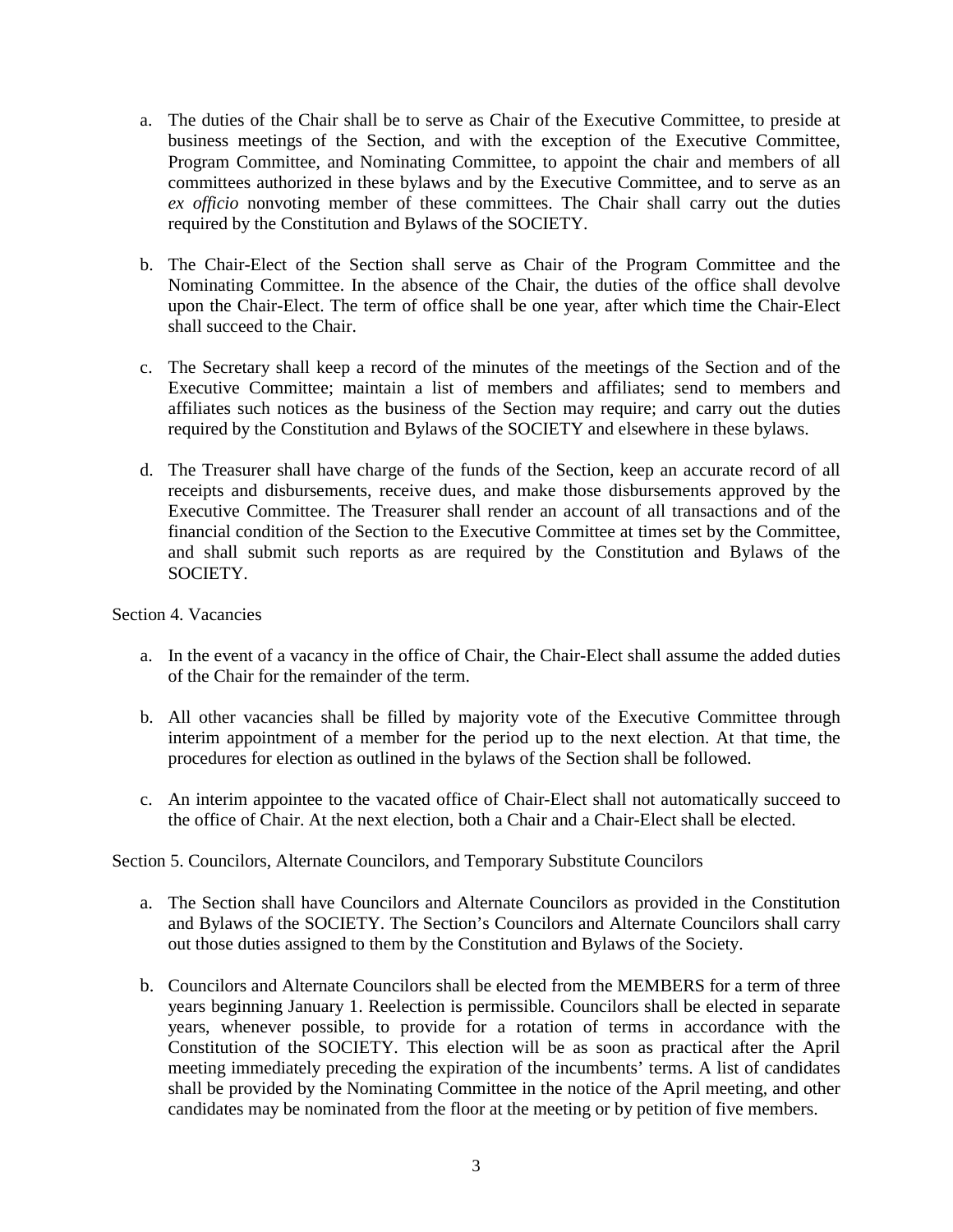- c. Councilors and Alternate Councilors shall be elected by a ballot distributed to the members of the Section in accordance with the Bylaws of the SOCIETY.
- d. In the event that a Councilor is unable to attend a specified meeting of the Council of the SOCIETY, the Chair of the Section shall appoint one of the Alternate Councilors to serve as Councilor at the specified meeting. Such appointment of an Alternate Councilor shall be for only one meeting.
- e. If every Councilor and Alternate Councilor of the Section will be absent from a Council meeting, thus leaving the Section without representation at such meeting, the Executive Committee may designate one MEMBER of the Section as a Temporary Substitute Councilor in accordance with the Bylaws of the SOCIETY.
- f. The Executive Committee shall designate any Councilors to be disqualified under SOCIETY Bylaw provisions for reallocation of Councilors among the Sections.
- g. Any vacancy in the position of Councilor or Alternate Councilor shall be filled for the remainder of the unexpired term at the time of the next annual election. The vacancy may be filled until the next annual election by appointment by the Executive Committee.

# **BYLAW VI Manner of Election and Terms of Office**

Section 1. Officers and Members-at-Large of the Executive Committee

- a. Officers and Members-at-Large of the Executive Committee shall be elected at a fall meeting or as soon thereafter as practical, immediately preceding the expiration of the incumbents' terms. A list of candidates willing to serve shall be provided by the Nominating Committee in the notice of that fall meeting, and other candidates may be nominated from the floor at this meeting. Election to office shall be by a majority of the members present.
- b. Alternatively, or in the absence of a quorum at the meeting during which the vote is scheduled, or at the discretion of the Executive Committee, in accordance with the Bylaws of the SOCIETY, a ballot distributed to all Section members may be used. If electronic balloting is used, a paper ballot shall be mailed upon request to any member who requests it. A deadline date, at least three weeks after distribution of the ballots, shall be specified for return of the ballots to the Secretary or other designated officer of the Section. Election to office shall be by a majority of the valid ballots returned.
- c. Elections shall be completed and the results certified to the Executive Director of the SOCIETY by December 1, as required by the Bylaws of the SOCIETY.

## Section 3.

- a. The Secretary, or other designated member of the Section, shall prepare an election ballot on which shall appear the names, in order chosen by lot, of all candidates willing to serve.
- b. A period of at least three weeks must be provided between the date of distribution of the ballots to the members and the deadline for their return to the Secretary or other designated officer of the Section.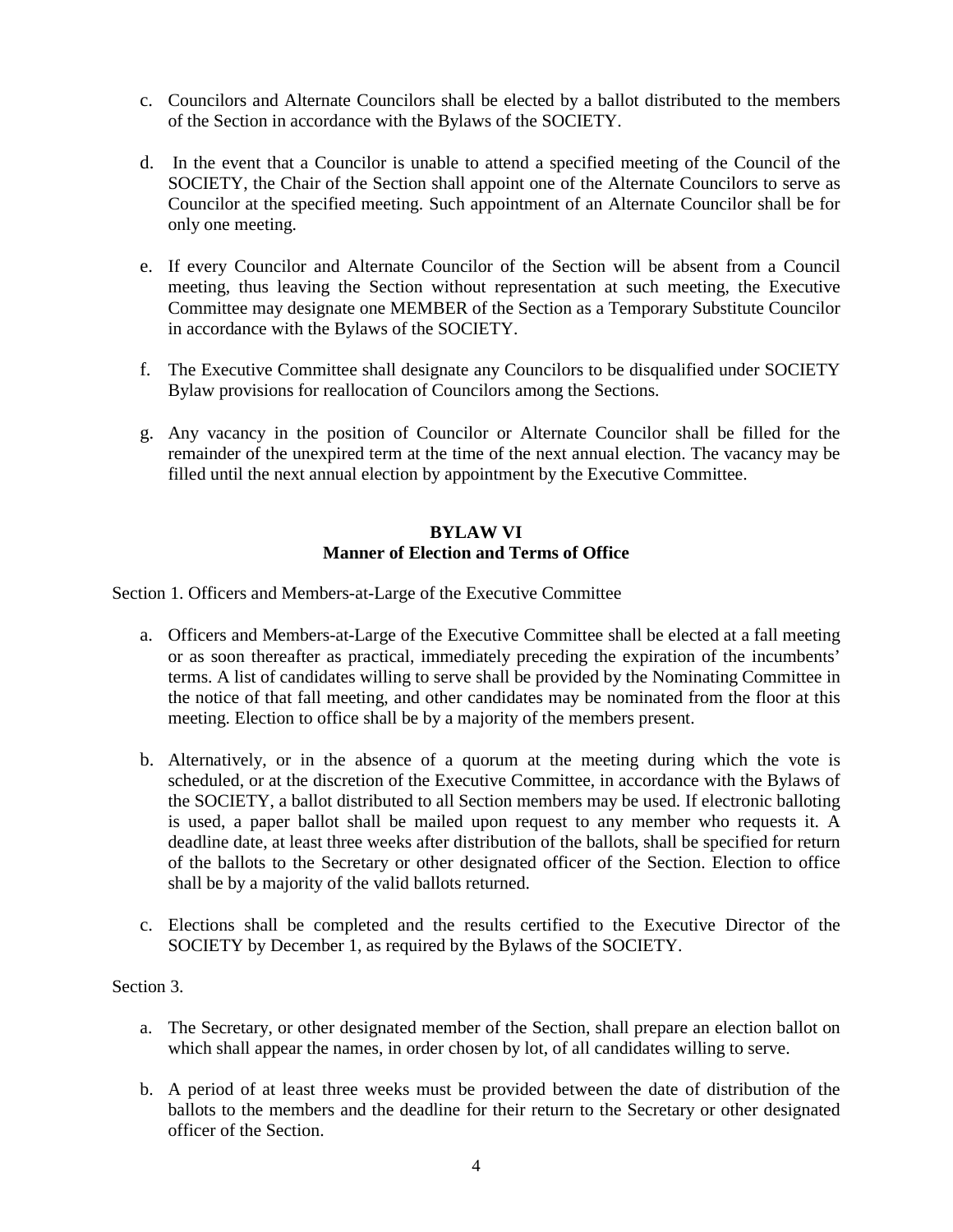- c. The Chair shall appoint as Tellers two members who are not candidates for office.
- d. The Secretary, or other designated officer of the Section, shall validate returned ballots in accordance with the Bylaws of the SOCIETY and convey the ballots and/or ballot results to the Tellers.
- e. The Tellers shall tabulate and validate the ballots. Ballots that violate specified voting procedures shall be rejected in whole or in part, depending on the extent of the violation(s). The vote tally, including the number of rejected ballots, shall be reported to the Chair, who shall inform all candidates and members of the results. Election to office will be by simple plurality, and in the case of a tie vote for any Councilor or Alternate Councilor opening, the Executive Committee shall make the final selection from the tied candidates.
- f. The Secretary shall retain all ballots or ballot results for at least ninety days after the announcement of results to the membership or until any disputes have been resolved, whichever is later.
- g. In accordance with the SOCIETY's Bylaws, balloting procedures should ensure fair balloting that is open to all eligible members, protection against fraudulent balloting, and the timely reporting and archiving of balloting results.

Section 4. Terms of Office

- a. The Chair and Chair-Elect shall serve for a term of one year beginning January 1 or until their successors qualify. The Chair-Elect shall succeed to the office of Chair upon completion of the Chair's term of office.
- b. The Secretary and the Treasurer shall serve for a term of two years beginning January 1 of each odd-numbered year or until their successors qualify.
- c. The Members-at-Large of the Executive Committee shall serve for a term of two years beginning on January 1 of each even-numbered year or until their successors qualify.

### **BYLAW VII Recall of Elected Officials**

Section 1. The elected officials of the Section (officers and elected Executive Committee members) are subject to recall for neglect of duties or conduct injurious to the SOCIETY. Recall procedures are not applicable to Councilors and Alternate Councilors.

Section 2. The recall of an official shall be initiated when a signed petition, indicating in writing the specific charges and reasonable substantiating evidence, is submitted to the Chair from at least five members of the Section. In the event the Chair is the official in question, the Chair-Elect shall receive the petition and shall assume the duties of the Chair with respect to this issue until the issue is resolved.

Section 3. The Chair shall, without delay, determine that the petitioners are aware of the gravity of their actions and the procedures to be followed. The Chair shall seek an alternate resolution to the problem and a withdrawal of the petition at this time. In the absence of a resolution to the problem,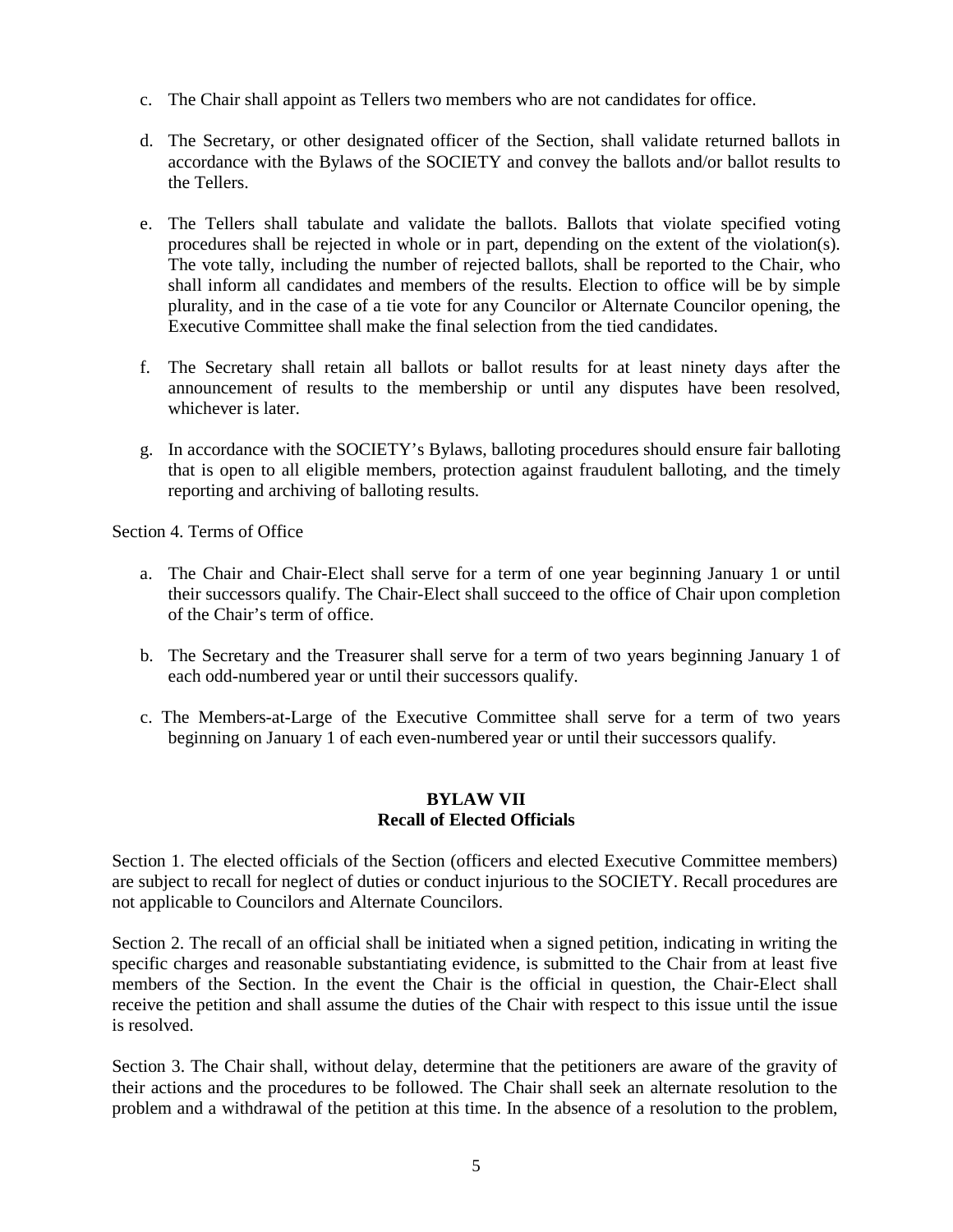the Chair shall notify the members of the Executive Committee and call a special meeting within thirty days.

- a. The Executive Committee shall promptly continue the recall process or dismiss the petition as ill-founded or find an alternate resolution to the problem. The Chair shall promptly inform the petitioners and the official of the decision of the Executive Committee. If no contact with the official can be made after a reasonable effort, the Executive Committee may remove the official in question with a two-thirds (2/3) vote of the remaining members.
- b. If the proceedings continue:
	- (1) The Chair shall assign the duties of the official to another qualified member of the Section until the issue is resolved.
	- (2) The official shall be offered an opportunity to answer the allegations in the petition before the Executive Committee. A certified letter shall be sent to the last known address on the official SOCIETY membership roll. Upon notification, the official shall have thirty days to make a written response to the allegations.
	- (3) The Executive Committee shall decide whether or not to proceed after studying the official's response. The Chair shall inform the official and the petitioners of the decision of the Executive Committee. If the Executive Committee decides that the proceedings shall continue, the official shall choose one of the following options:
		- (a) The official may resign.
		- (b) The official may request a recall vote. Section members shall be informed, through brief written statements prepared by the Executive Committee and the official, of the issues involved with the recall vote. Both statements shall be distributed to the members with the ballot. A paper ballot will be mailed to any member who requests it. At least two-thirds  $(2/3)$  of votes cast shall be required for the official to be removed from office. The membership shall be informed of the results of the recall vote.
		- (c) The official may request a hearing and a recall vote by the remaining members of the Executive Committee. At least two-thirds  $(2/3)$  vote of the remaining members of the Executive Committee shall be required to recall the official.
		- (d) The official may choose not to respond and thus forfeit the position.

Section 4. The vacancy provisions of these bylaws shall be used to fill a vacancy caused by a recall process. The Executive Director of the SOCIETY shall be informed of the recall and the filling of the vacancy.

#### **BYLAW VIII Committees**

Section 1 The Executive Committee shall establish committees as necessary for the proper operation of the Section.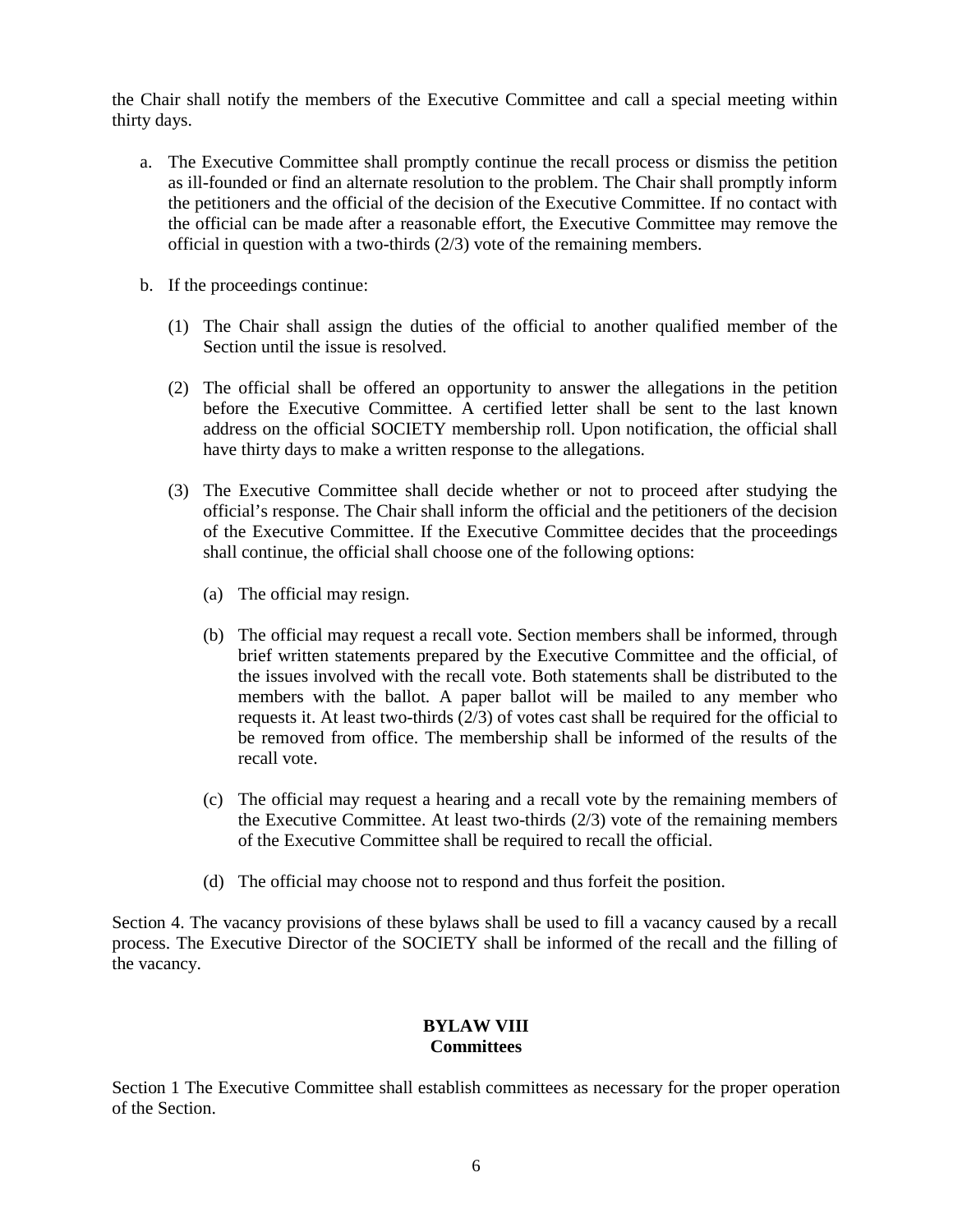Section 2. Standing and Ad Hoc. There shall be the following standing committees: Membership, Program, Public Relations, Nominating, and Archives. Except for the Nominating Committee, the duties of these committees and of ad hoc committees shall be such as assigned by the Executive Committee.

Section 2. Nominating. The Nominating Committee shall consist of the Chair-Elect and two other members. These two members shall be appointed by the Executive Committee.

### **BYLAW IX Meetings**

Section 1. Regular Meetings. The Section shall hold not fewer than four regular meetings each year at places, times, and intervals designed by the Executive Committee, with meetings in April and the fall for election purposes. The Executive Committee shall designate one of the regular meetings of the Section as the annual meeting.

Section 2. Special Meetings. The Section may hold special meetings at the call of the Executive Committee or at the request of 10 members of the Section. The notices of special meetings shall state the exact nature of the business to be transacted and no other business shall transpire at such meetings.

Section 3. Notice and Quorum. Due notice of all Section meetings shall be sent to each member and affiliate. A quorum for the transaction of business at a Section meeting shall consist of 10 members of the Section. No business shall be conducted in the absence of a quorum.

Section 4. Order of Business. At the regular meetings of the Section, the order of business shall be as follows:

- a. Call to order.
- b. Approval of minutes.
- c. Reports of officers and committees.
- d. Old business.
- e. New business.
- f. Adjournment.

The foregoing order of business may be suspended by a majority of the members present at a regular meeting.

Section 5. Parliamentary Authority. The most recent edition of *Robert's Rules of Order Newly Revised* shall be the parliamentary authority for all matters not covered in these bylaws or in the SOCIETY's documents.

### **BYLAW X Finances**

Section 1.

a. Members of the Section may be assessed voluntary Local Section dues in an amount set by the Executive Committee. The Executive Committee shall have the option to waive or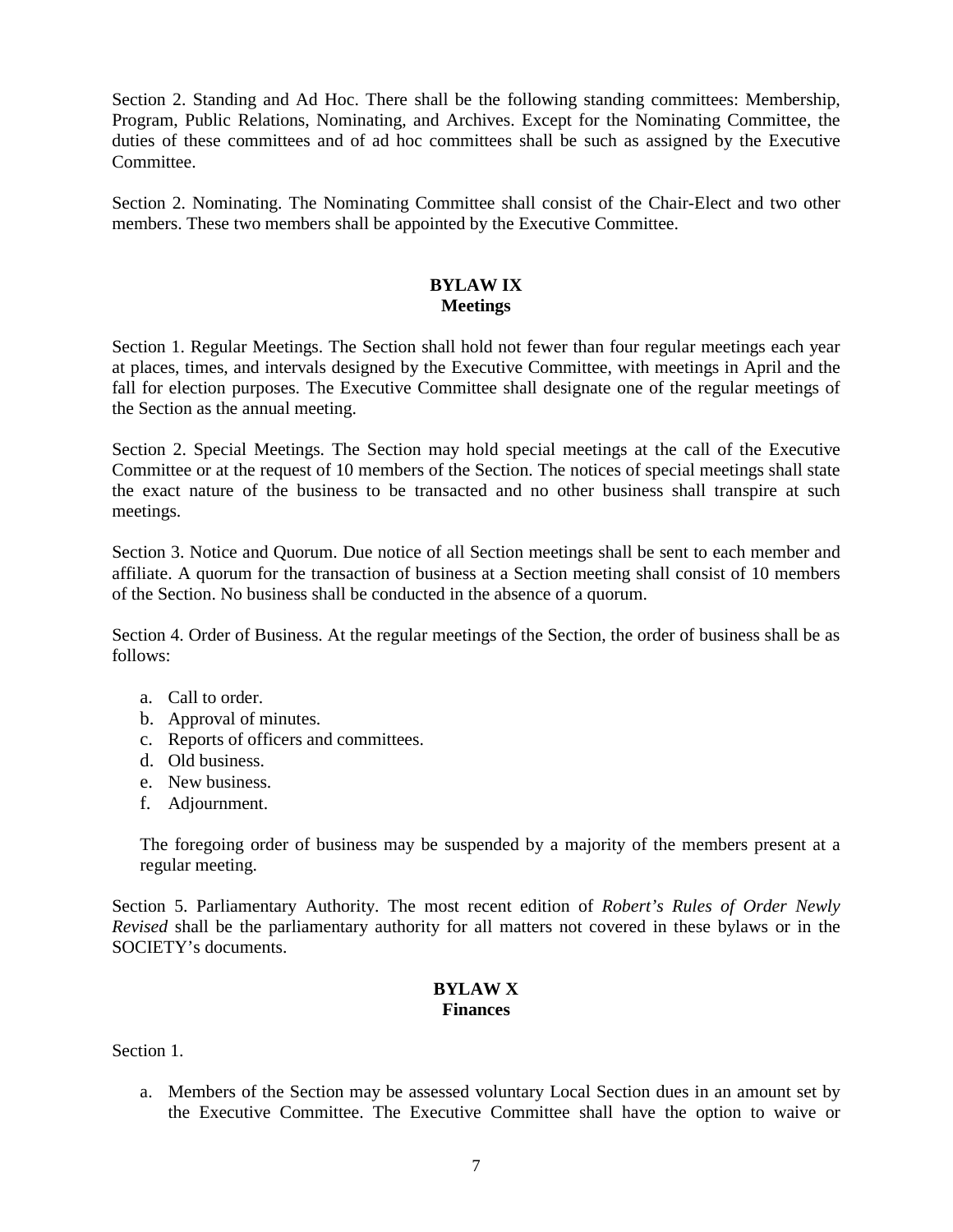discount dues for STUDENT MEMBERS and for others as provided in the SOCIETY's Bylaws for waived or discounted dues.

- b. Society Affiliates may be assessed annual dues in an amount set by the Executive **Committee**
- c. The annual dues of Local Section Affiliates shall be determined by the Executive Committee in accordance with the Constitution and Bylaws of the SOCIETY, and as mentioned elsewhere in these bylaws.

Section 2. An annual audit shall be conducted by two or more disinterested members, appointed by an officer with no authority to disburse funds. The audit report shall be submitted to the Executive Committee by January 31.

### **BYLAW XI Amendments**

Section 1: A petition to amend the bylaws may be initiated by the Executive Committee, or by petition signed by at least 15 members of the Section. If the proposed amendment is approved by the Executive Committee, it shall, if practical, be submitted to the SOCIETY's Committee on Constitution and Bylaws for review. After any required changes are incorporated, and any recommended changes reviewed and accepted or rejected by the Executive Committee or a majority of the petitioners, the Secretary shall, as soon as practical, distribute the amendment(s) to each member of the Section with either notice of the next meeting or notice of a ballot on the amendment.

Section 2. If a proposed amendment is not approved by a majority of the Executive Committee, and if the petition is signed by at least 15 members of the Section, it shall if practical, be submitted to the SOCIETY's Committee on Constitution and Bylaws for review before being distributed to the members of the Section. After any required changes are incorporated, and any recommended changes reviewed and accepted or rejected by a majority of the petitioners, the Secretary shall, as soon as practical, distribute the amendment(s) to each member of the Section with either notice of the next meeting or notice of a ballot on the amendment.

Section 3. At least two-thirds (2/3) of votes cast shall be required to approve the amendment.

Section 4. The Secretary shall distribute the outcome of the vote regarding the amendment(s) to the Section members and within one month, shall meet all requirements for submitting the results to the Committee on Constitution and Bylaws.

Section 5. Amendments to these bylaws, after adoption by the Section, shall become effective upon approval by the Committee on Constitution and Bylaws, acting for the Council of the SOCIETY, unless a later date is specified.

## **BYLAW XII Dissolution of the Section**

Upon the dissolution of the Section, any assets of the Section remaining thereafter shall be conveyed to such organization then existent, within or without the territory of the Local Section, as is dedicated to the perpetuation of objects similar to those of the AMERICAN CHEMICAL SOCIETY,